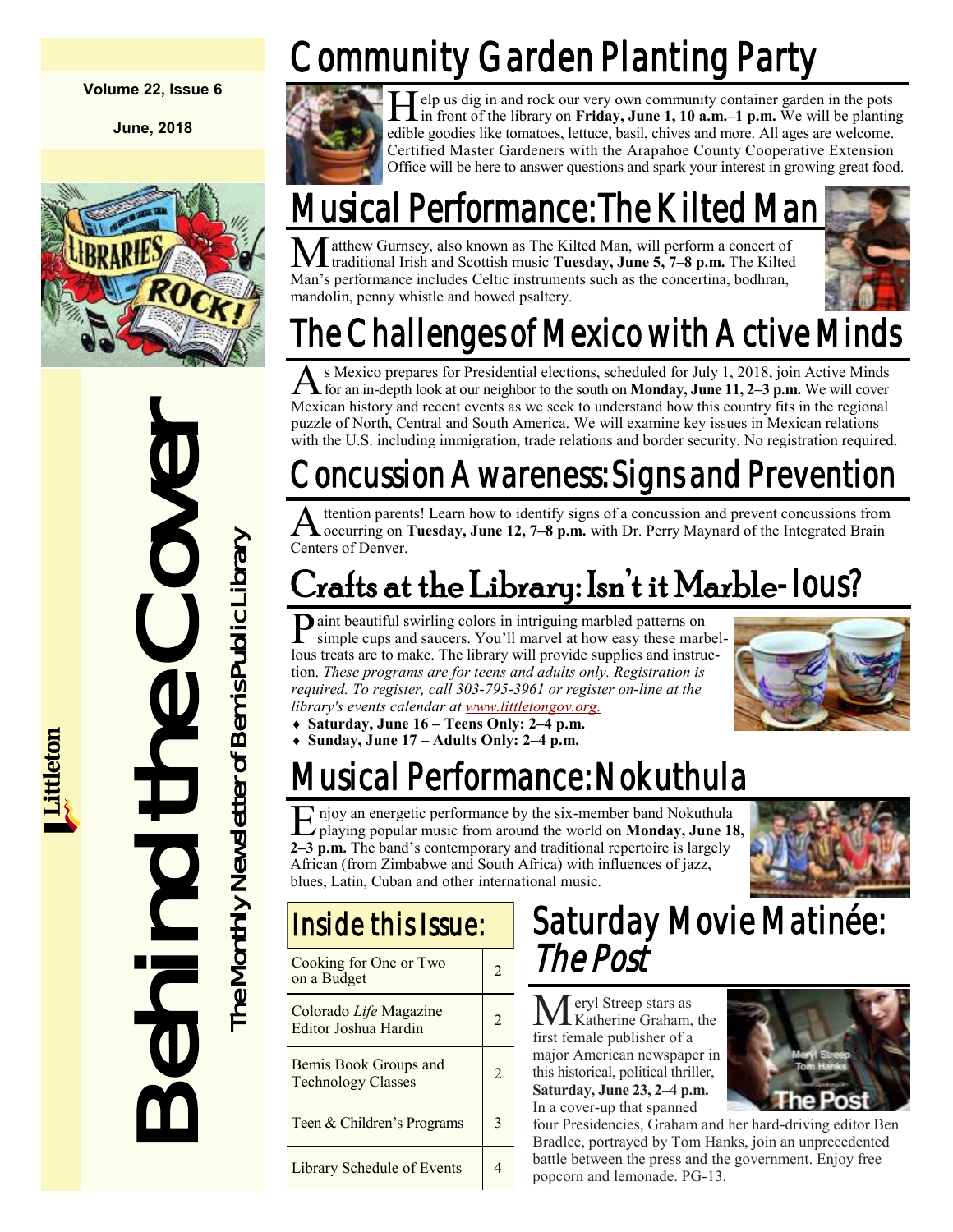# Cooking for One or Two on a Budget

Most dinner recipes are created to serve four or more. Personal chef Matthew Curry will share cooking tips and budget strategies for creating meals that serve one or two **Monday, June 25, 2 p.m.** In this class Curry will convey the best tips for cooking for one or two. Also on the table will be strategies to save money when cooking for one or two. Registration is required. To register, please call 303-795-3961 or register online at the library's events calendar at [www.littletongov.org.](https://www.littletongov.org/city-services/city-departments/bemis-library/library-events-calendar/-curm-6/-cury-2018/-selcat-3)

## Colorado Life: Behind the Scenes with Photographer & Magazine Editor Joshua Hardin

**L** earn how photojournalist and *Colorado Life* magaz<br>Joshua Hardin finds his unique stories and captures<br>of the Colorado landscape **Tuesday, June 26, 7–8 p.m.** earn how photojournalist and *Colorado Life* magazine editor Joshua Hardin finds his unique stories and captures the beauty

## Books & Beer: Brewing Up Great Discussions



 $\overline{Z}$   $\overline{Z}$   $\overline{Z}$  arthering with Saint Patrick's Brewing Company, a local business, to provide a new book group—at the brewery! Each month, read a nonfiction book about a social, economic, or historical topic, then meet to discuss it over a beverage. For our first meeting on **Thursday, June 28, 6 p.m.**, read *A Street Cat Named Bob* by James Bowen. Arrive earlier to take advantage of happy hour prices. Saint Patrick's Brewing Company is located at 2842 W. Bowles Ave, Littleton, CO 80120.

## Book Groups at Bemis

e have a variety of Book Groups that meet throughout the month. Choose a group that suits your interests and join us for some stimulating discussions.

**Senior Book Club**

**First Monday of each month at 2 p.m.**

**June 4:** *Discovery of Witches* by Deborah Harkness Deep in the stacks of Oxford's Bodleian Library, young scholar Diana Bishop unwittingly calls

up a bewitched alchemical manuscript in the course of her research. Descended from an old and distinguished line of witches, Diana wants nothing to do with sorcery so she banishes the book to the stacks. The book's discovery, however, sets a fantastical underworld stirring and hordes of demons, witches and vampires soon descend upon the library. Diana is the only one who can break their spell.

**July 2:** *Born a Crime*

by Trevor Noah The Emmy and Peabody Award-winning host of *The Daily Show*, Noah was indeed "born a crime" in apartheid



South Africa. He was the son of a white Dutch father and a black Xhosa mother who pretended to be his nanny or his father's servant when they were together as a family. Here he relates his rise to fame and his sometimes over-the-top mother's influence.

 **Monday Evening Book Group Third Monday of each month at 7 p.m.**

**June 18:** *The 100-Year-Old Man Who Climbed Out the Window and*

*Disappeared* by Jonas Jonasson Desperate to avoid his 100<sup>th</sup> birthday party, Allan Karlsson climbs out the window of his room at the nursing home and

heads to the bus station, intending to travel as far as his pocket money will take him. But a spur-of-the-moment decision to steal a suitcase from a fellow passenger sends Allan on a strange journey involving, criminals, cash and an elephant.

**July 16:** *My One Square Inch of Alaska*

by Sharon Short It's 1953 and high school senior Donna is desperate to get out of Groverton, Ohio. With a bitter

grandmother, an alcoholic father, and a long-dead mother, there's little reason to stay besides her brother Will, a 10-year-old obsessed with collecting cereal box tops in order to acquire a deed for one square inch of land in the Alaska Territory. When Will falls ill, he is determined to take his dog to see his plot in Alaska, and Donna decides to make her escape with Will in tow.

## Technology Classes

B emis has 24 Internet access computers on the lower level of the library, plus another seven located in the Children's Room for use by our patrons in fifth grade and younger. Free Wi- Fi is



available throughout the library.

We also offer free computer and Internet classes on a regular basis. To learn about or register for an upcoming class and/or group use of our computer lab, call the library at 303-795-3961. You also June register for classes online through the Library Main Calendar at [www.littletongov.org.](https://www.littletongov.org/city-services/city-departments/bemis-library/library-events-calendar/-selcat-157/-curm-5/-cury-2018) **Classes are held from 9:30–11 a.m.**

- **Mon., June 4: Beginning MS Word** Learn how to create and edit a document with Word. Learn basic formatting tools such as changing the font, making text bold or underlined and changing text alignment. Also, learn how to save and print documents. *Registration required.* **Prerequisites:** Computer basics (familiarity with keyboard and mouse).
- **Mon., June 11:Google Drive Basics** Learn how to create and edit a PowerPoint presentation. We will go over adding slides, changing themes, adding pictures and clipart and changing the color scheme. We also will cover how to print slides in different layouts. *Registration required.* **Prerequisites:**Computer basics (knows how to use the keyboard, how to right and left click on the mouse) and beginning Microsoft Word (knows how to copy and paste, how to save, and basic formatting).
- **Mon., June 18–Computer Basics** Gain a basic understanding of the different parts of a computer and how it works. Practice opening and closing programs, using the mouse, and typing skills. Registration required. **Prerequisites:**None
- **Mon., June 25–Storing Photos with Google** Never misplace a photo file again when you learn how to use Google Photos. Course will cover uploading files from a computer, organizing files in albums and downloading photos. *Registration required.*

**Prerequisites:** Computer basics (familiarity with keyboard and mouse) and a Gmail account**\***.

- **\*** *Call the library if you need assistance setting up an email account.*
- **One-on-One Technology Help: Wednesdays, 1:30–3 p.m.** *Registration required for one-on-one*

*appointments.* Sign up for a 30-minute individualized tech appointment with a librarian to get help with anything from smartphones and tablets to signing up for an email address.

 **Open Computer Lab: 9:30–11 a.m.** *Every* **Thursday morning.** *No registration required.* Get answers to your computerrelated questions every Thursday morning from 9:30–11 a.m. in the library's Computer Lab. Practice your computer skills and have a little one-on-one time with a computer class instructor.





Alask

ColoradoLi

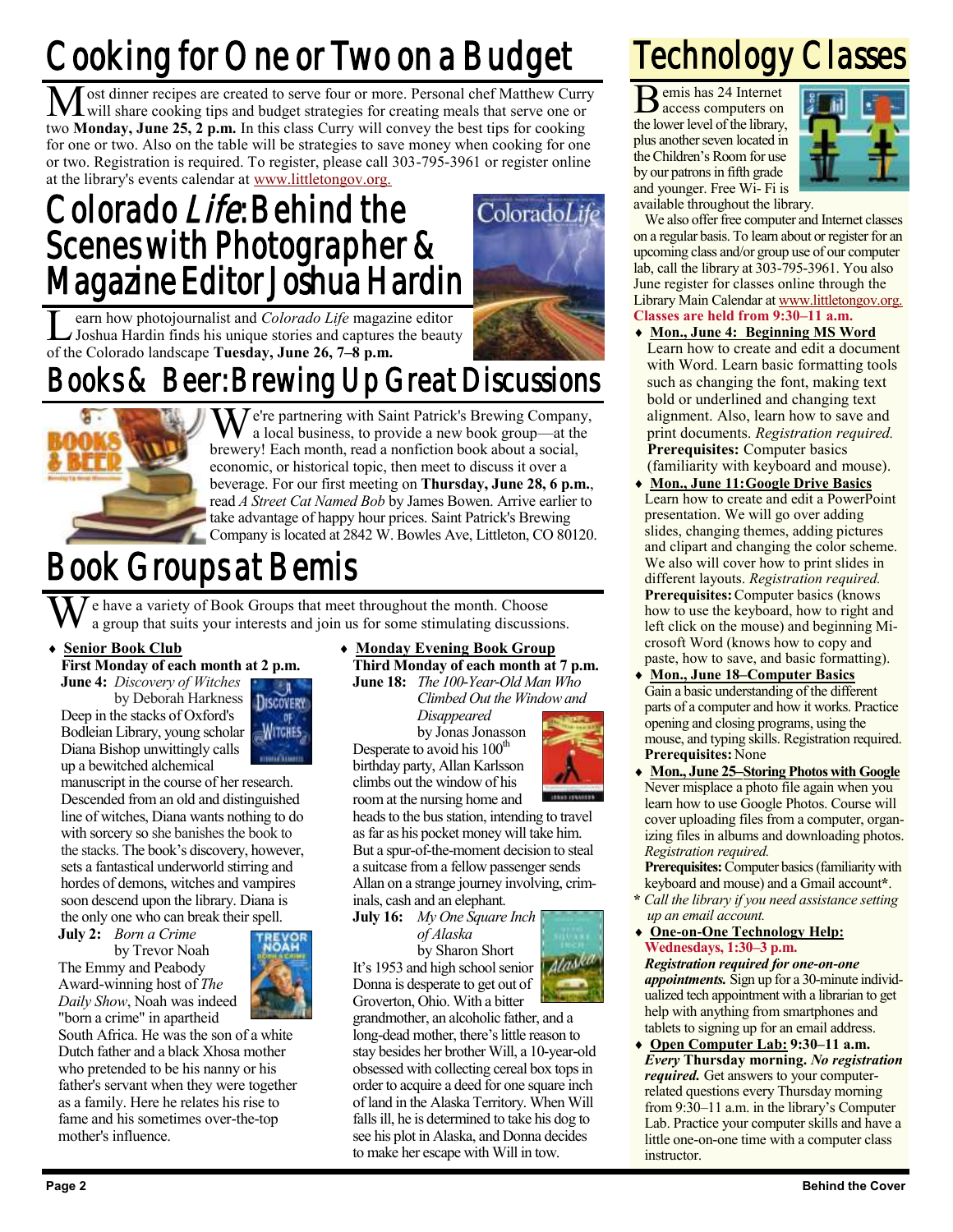

F or more information, call the library at 303-795-3961 and ask for the Teen Deck or send an email to [libem@littletongov.org.](mailto:libem@littletongov.org.)

 **Teen Movies First Saturday of the month @ 2 p.m. June 2:** *Black Panther,* PG-13



**(TAG) Fourth Friday of the month @ 3:30 p.m. June 22:** Summer Reading

**Teen Advisory Group** 

## Teen Summer Reading

**Libraries ROCK!** Join the Teen Summer Reading Program to earn prizes, take part in fun programs and keep

*Register at the* 



*library on the Teen Deck, through the online Summer Reading Program Page or at this link: [goo.gl/wjkT8p](https://docs.google.com/a/littletongov.org/forms/d/e/1FAIpQLSe4NMgoCtV-z0BZdI5U5iZLhdIOqBrBUh2QqClSfKCVb_t-pA/closedform)*

#### **Teen Summer Programs**

*\* Registration is required for all events unless the description says otherwise. Register online at the library's events calendar at [www.littletongov.org,](https://www.littletongov.org/city-services/city-departments/bemis-library/library-events-calendar/-selcat-97/-curm-6/-cury-2018) through emails or call the library at 303-795-3961.*

#### **Rock Band Tournament\* Thursday, June 7, 4–6 p.m.**

Team up with your friends and win prizes in this musical video game. Prizes will be awarded for "Most Serious Shredding Face," "Most Extreme Key Change," "Loudest Screaming," and other accomplishments.

- **Comedy Improv!\* Thursday, June 14, 2–4 p.m.** Learn the basics of comedy improve. Join our troupe as we create and act out silly scenes.
- **Craft Class: Isn't it Marble-lous?\* Saturday, June 16, 2–4 p.m.** Paint beautiful swirling colors in intriguing marbled patterns on simple cups and saucers. The library will provide sup-



 **Just Dance Tournament\* Thursday, June 21, 3–5 p.m.** Feel the music, move to the beat, and win prizes on the dance floor.

 **Family Board Game Night Friday, June 22, 6:30–8:30 p.m.** Bring the whole family and hang out with us *Continued on Page 4*

# Children's Programs

## Libraries ROCK! Summer Reading

 $C$  hildren from birth through kids entering  $5<sup>th</sup>$  grade in the fall may pick up a Reading Record to track Summer Reading progress and collect Inildren from birth through kids entering  $5<sup>th</sup>$  grade in the fall may pick prizes along the way. Prizes include a free book and merchant certificates. **June Family Entertainment—Every Wednesday at 2 p.m. For families with children ages three and up.**



#### **June 6—All American Street Organ Jamboree**

Using a genuine street grinder organ, master magician Mark Strivings will take kids on a roller coaster ride of magic, music, history, storytelling, laughter, interaction and mystery.

**June 13—The Readles–Live at the Library**

Everyone's favorite four lads from Librarypool play hits like *I Wanna Read a Book, Yellow Library* and S*he Loves Books*. This puppet show will have kids dancing in the aisles and grown-ups smiling along to literacy-themed parodies of Beatles hits.

**June 20—Boogie Woogie Bunnies Show**

The library is going to ROCK when Ann Lincoln's animals decide to have a dance party during her comedy, magic and juggling performance.

**June 27—Eric West: Music for Kids**

With his instruments, puppets and dancing limberjacks, Eric gets everyone singing to original and traditional songs.

#### **June School Age Programs—Every Tuesday at 2 p.m.** *Register one week in advance.* **For kids entering Grades 1–5.\***

**June 5—The Dinosaur Lady\***

Connie Burkhart, a certified paleontologist, uses fossils, puppets, props and humor as she weaves together facts and stories to entertain and educate about the science of paleontology and the mystery of dinosaurs.

- **June 12—Rock that Stage!\* Drama Workshop from 2–3 p.m. or 3–4 p.m.** Local drama program directors, Miss Jennifer and Miss Amy, will lead a participatory workshop full of drama. Learn about acting through games, improvisation, pantomime, skits, character emotions and comedy.
- **June 19—Science Matters: The Science of Sound\***

Explore the science of sound by playing with sound waves and toys like a humming harmonica, pipe orchestra, tuning forks and more.

**June 26—Catch the World Beat\***

Helen Trencher leads a multicultural excursion introducing Middle Eastern, Latin and African rhythms, drumming and percussive grooves.

## **Bodies at Bemis**

Join us on **Saturday, June 9, 11–11:30 a.m.** for music, move<br>ment, games and fun as we move, groove and grow at the<br>library. For ages 2–6 and their caregivers. No reservations needed. oin us on **Saturday, June 9, 11–11:30 a.m.** for music, movement, games and fun as we move, groove and grow at the



#### *Weekly story times resume June 4.*

 **All Together Now Story Time: All Ages, Mondays at 9:30 or 10:30 a.m.** Thirty minutes of stories, songs and activities. For children of all ages, but children under age 3 *must* attend with an adult.



- **Magnificent Musicians: Grades 1–5, Mondays at 3 p.m.** Learn about a different musician's life each week and explore their music.
- **Story Box: Ages birth–36 months, Tuesdays & Fridays at 9:30 a.m. & Wednesdays at 10 a.m.** Thirty minute session for children and a caring adult to introduce the joys of rhythm, rhyme and reading. Older siblings welcome. *Space is limited; free tickets available the morning of the session.*
- **Preschool Story Time: Ages 3 and older, Thursdays at 10:30 a.m.** Thirty minutes of stories, songs and activities. Puppet show on Thursday, June 7.

 **A, B, C—1, 2, 3: Ages 3 and older, Fridays at 10:30 a.m.** *Begins June 8* Each week will focus on 3 letters and a number through stories and art. Puppet show on Friday June 8. *Space is limited to 25.*

- **Ready, Set, BUILD! Lego Club: Grades 1–5, Saturday, June 2 at 2 p.m.** You bring creativity and we'll provide the Lego bricks. *Registration begins one week in advance.*
- **Paws to Read: Grades 1–5, Saturday, June 9, 10 a.m.–noon** Kids are able to practice reading to a furry friend. Call 303-795-3961 to register for a 20-minute spot. *Presented by Denver Pet Partners* and *The Delta Society.*